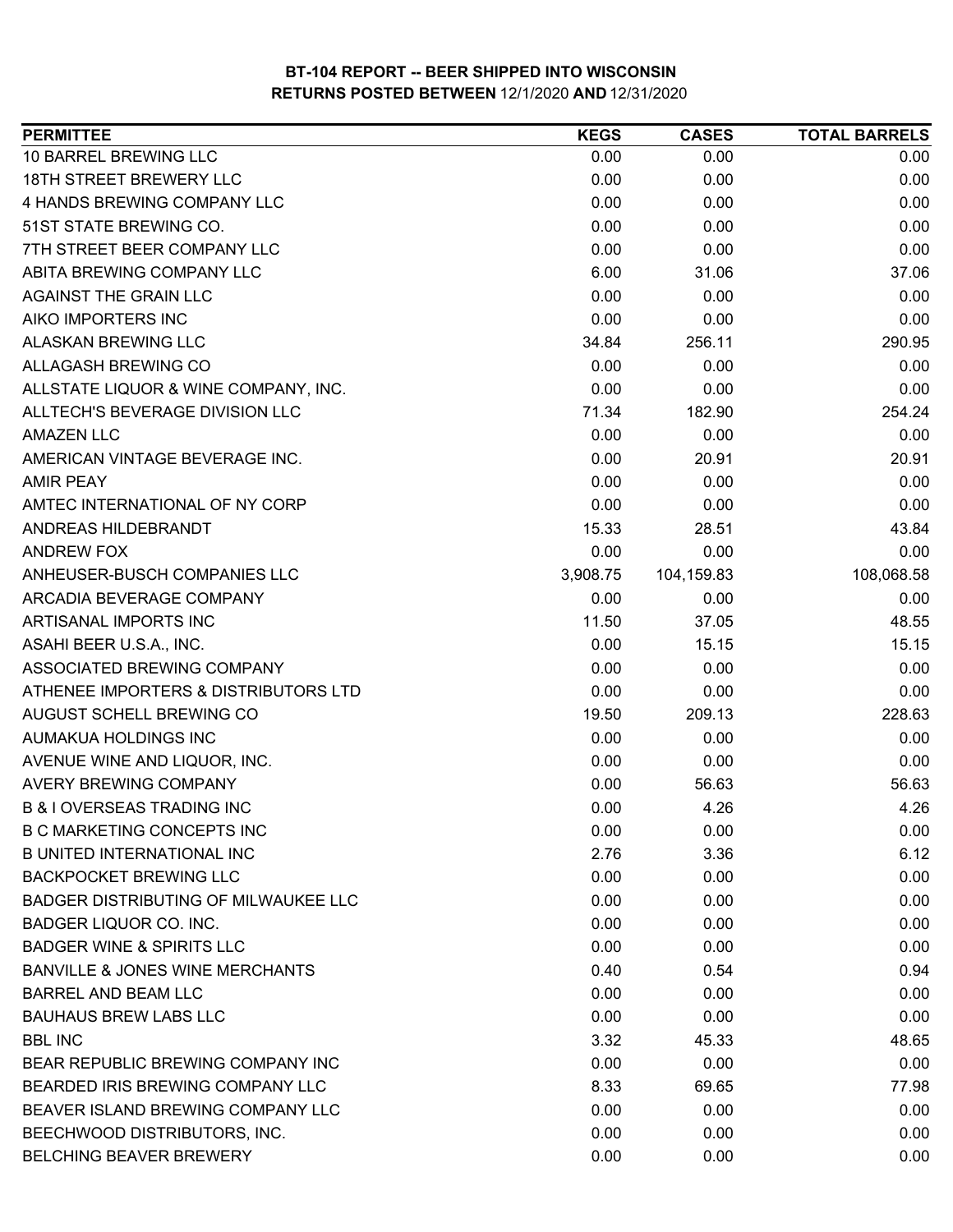| <b>BELLS BREWERY INC</b><br>115.75<br>675.75<br>791.50<br>BERNICK'S PEPSI-COLA OF DRESSER, INC.<br>0.00<br>0.00<br>0.00<br><b>BIG SKY BREWING CO</b><br>12.00<br>0.00<br>12.00<br>0.00<br>0.00<br>0.00<br>BILL'S DISTRIBUTING, LTD.<br>0.00<br><b>BINDING BRAUEREI USA INC</b><br>0.00<br>0.00<br><b>BLACK LIST BEER LLC</b><br>0.17<br>11.89<br>11.72<br>BLUE POINT BREWING COMPANY INC<br>0.00<br>0.00<br>0.00<br><b>BLUME BRAUHAUS LLC</b><br>0.00<br>0.00<br>0.00<br><b>BOSTON BEER CORPORATION</b><br>8,800.56<br>8,854.23<br>53.67<br>BRASS FOUNDRY BREWING CO.<br>3.24<br>3.91<br>0.67<br>BRAU BROTHERS BREWING COMPANY, LLC<br>0.00<br>0.00<br>0.00<br>BREAKTHRU BEVERAGE GROUP LLC<br>0.00<br>0.00<br>0.00<br>BREAKTHRU BEVERAGE GROUP LLC<br>0.00<br>0.00<br>0.00<br>BRECKENRIDGE BREWERY LLC<br>0.00<br>0.00<br>0.00<br>BREWDOG BREWING COMPANY LLC<br>0.00<br>0.00<br>0.00<br><b>BRIAN EWING</b><br>0.00<br>19.81<br>19.81<br><b>BROWN-FORMAN CORPORATION</b><br>0.00<br>179.53<br>179.53<br>CANAL STREET BREWING CO LLC<br>23.50<br>1,071.36<br>1,094.86<br>CANARCHY HOLDING CO LLC<br>221.59<br>226.09<br>4.50<br>0.00<br>0.00<br>CAPITOL-HUSTING COMPANY, INC.<br>0.00<br>CARRIAGE HOUSE IMPORTS, LTD.<br>0.00<br>23.12<br>23.12<br>CASCADE BREWING COMPANY LLC<br>0.00<br>0.00<br>0.00<br>CENTRAL BEER IMPORT & EXPORT INC<br>0.00<br>0.00<br>0.00<br><b>CHAD YAKOBSON</b><br>0.00<br>0.00<br>0.00<br>CHAS A BERNICK INC<br>0.00<br>0.00<br>0.00<br><b>CHASE HEALEY</b><br>0.00<br>0.00<br>0.00<br><b>CHATHAM IMPORTS INC</b><br>0.00<br>0.00<br>0.00<br>CHICAGO BREW WERKS INC<br>0.00<br>0.00<br>0.00<br>CITY BREWING COMPANY, LLC<br>0.00<br>0.00<br>0.00<br><b>COLLECTIVE ARTS USA LTD</b><br>28.05<br>4.55<br>CORONADO BREWING COMPANY INC<br>3.18<br>14.78<br>11.60<br><b>CRACOVIA BRANDS INC</b><br>0.00<br>0.00<br>0.00<br>CRAFT BREW ALLIANCE INC<br>0.00<br>0.00<br>0.00<br><b>CRAFT REVOLUTION LLC</b><br>4.00<br>49.97<br>53.97<br><b>CRAFT REVOLUTION LLC</b><br>0.00<br>7.54<br>7.54<br><b>CROOK &amp; MARKER LLC</b><br>0.00<br>295.81<br>295.81<br><b>CROWN IMPORTS LLC</b><br>0.00<br>16,452.50<br>16,452.50<br>CRYSTAL LAKE BEER COMPANY<br>0.00<br>0.00<br>0.00<br>0.00<br>0.00<br><b>CUSTOM CALIFORNIA CRAFT BEER LLC</b><br>0.00<br>D&V INTERNATIONAL INC<br>3.41<br>29.45<br>32.86<br>DANGEROUS MAN BREWING COMPANY LLC<br>0.00<br>0.00<br>0.00<br>DANNY RAKOVIC<br>0.00<br>0.00<br>0.00<br>DAPPER BREWING COMPANY LLC<br>0.00<br>0.00<br>0.00<br>DE PERE LIQUOR CO LLC<br>0.00<br>0.00<br>0.00 | <b>PERMITTEE</b> | <b>KEGS</b> | <b>CASES</b> | <b>TOTAL BARRELS</b> |
|---------------------------------------------------------------------------------------------------------------------------------------------------------------------------------------------------------------------------------------------------------------------------------------------------------------------------------------------------------------------------------------------------------------------------------------------------------------------------------------------------------------------------------------------------------------------------------------------------------------------------------------------------------------------------------------------------------------------------------------------------------------------------------------------------------------------------------------------------------------------------------------------------------------------------------------------------------------------------------------------------------------------------------------------------------------------------------------------------------------------------------------------------------------------------------------------------------------------------------------------------------------------------------------------------------------------------------------------------------------------------------------------------------------------------------------------------------------------------------------------------------------------------------------------------------------------------------------------------------------------------------------------------------------------------------------------------------------------------------------------------------------------------------------------------------------------------------------------------------------------------------------------------------------------------------------------------------------------------------------------------------------------------------------------------------------------------------------------------------------------------------------------------------------------------------------------------------------------------------------------------------------------------------------------------------------------------------------------------------------------------------------------------------------------------------------------------------------------------------------------------------------------------------------|------------------|-------------|--------------|----------------------|
|                                                                                                                                                                                                                                                                                                                                                                                                                                                                                                                                                                                                                                                                                                                                                                                                                                                                                                                                                                                                                                                                                                                                                                                                                                                                                                                                                                                                                                                                                                                                                                                                                                                                                                                                                                                                                                                                                                                                                                                                                                                                                                                                                                                                                                                                                                                                                                                                                                                                                                                                       |                  |             |              |                      |
|                                                                                                                                                                                                                                                                                                                                                                                                                                                                                                                                                                                                                                                                                                                                                                                                                                                                                                                                                                                                                                                                                                                                                                                                                                                                                                                                                                                                                                                                                                                                                                                                                                                                                                                                                                                                                                                                                                                                                                                                                                                                                                                                                                                                                                                                                                                                                                                                                                                                                                                                       |                  |             |              |                      |
|                                                                                                                                                                                                                                                                                                                                                                                                                                                                                                                                                                                                                                                                                                                                                                                                                                                                                                                                                                                                                                                                                                                                                                                                                                                                                                                                                                                                                                                                                                                                                                                                                                                                                                                                                                                                                                                                                                                                                                                                                                                                                                                                                                                                                                                                                                                                                                                                                                                                                                                                       |                  |             |              |                      |
|                                                                                                                                                                                                                                                                                                                                                                                                                                                                                                                                                                                                                                                                                                                                                                                                                                                                                                                                                                                                                                                                                                                                                                                                                                                                                                                                                                                                                                                                                                                                                                                                                                                                                                                                                                                                                                                                                                                                                                                                                                                                                                                                                                                                                                                                                                                                                                                                                                                                                                                                       |                  |             |              |                      |
|                                                                                                                                                                                                                                                                                                                                                                                                                                                                                                                                                                                                                                                                                                                                                                                                                                                                                                                                                                                                                                                                                                                                                                                                                                                                                                                                                                                                                                                                                                                                                                                                                                                                                                                                                                                                                                                                                                                                                                                                                                                                                                                                                                                                                                                                                                                                                                                                                                                                                                                                       |                  |             |              |                      |
| 32.60                                                                                                                                                                                                                                                                                                                                                                                                                                                                                                                                                                                                                                                                                                                                                                                                                                                                                                                                                                                                                                                                                                                                                                                                                                                                                                                                                                                                                                                                                                                                                                                                                                                                                                                                                                                                                                                                                                                                                                                                                                                                                                                                                                                                                                                                                                                                                                                                                                                                                                                                 |                  |             |              |                      |
|                                                                                                                                                                                                                                                                                                                                                                                                                                                                                                                                                                                                                                                                                                                                                                                                                                                                                                                                                                                                                                                                                                                                                                                                                                                                                                                                                                                                                                                                                                                                                                                                                                                                                                                                                                                                                                                                                                                                                                                                                                                                                                                                                                                                                                                                                                                                                                                                                                                                                                                                       |                  |             |              |                      |
|                                                                                                                                                                                                                                                                                                                                                                                                                                                                                                                                                                                                                                                                                                                                                                                                                                                                                                                                                                                                                                                                                                                                                                                                                                                                                                                                                                                                                                                                                                                                                                                                                                                                                                                                                                                                                                                                                                                                                                                                                                                                                                                                                                                                                                                                                                                                                                                                                                                                                                                                       |                  |             |              |                      |
|                                                                                                                                                                                                                                                                                                                                                                                                                                                                                                                                                                                                                                                                                                                                                                                                                                                                                                                                                                                                                                                                                                                                                                                                                                                                                                                                                                                                                                                                                                                                                                                                                                                                                                                                                                                                                                                                                                                                                                                                                                                                                                                                                                                                                                                                                                                                                                                                                                                                                                                                       |                  |             |              |                      |
|                                                                                                                                                                                                                                                                                                                                                                                                                                                                                                                                                                                                                                                                                                                                                                                                                                                                                                                                                                                                                                                                                                                                                                                                                                                                                                                                                                                                                                                                                                                                                                                                                                                                                                                                                                                                                                                                                                                                                                                                                                                                                                                                                                                                                                                                                                                                                                                                                                                                                                                                       |                  |             |              |                      |
|                                                                                                                                                                                                                                                                                                                                                                                                                                                                                                                                                                                                                                                                                                                                                                                                                                                                                                                                                                                                                                                                                                                                                                                                                                                                                                                                                                                                                                                                                                                                                                                                                                                                                                                                                                                                                                                                                                                                                                                                                                                                                                                                                                                                                                                                                                                                                                                                                                                                                                                                       |                  |             |              |                      |
|                                                                                                                                                                                                                                                                                                                                                                                                                                                                                                                                                                                                                                                                                                                                                                                                                                                                                                                                                                                                                                                                                                                                                                                                                                                                                                                                                                                                                                                                                                                                                                                                                                                                                                                                                                                                                                                                                                                                                                                                                                                                                                                                                                                                                                                                                                                                                                                                                                                                                                                                       |                  |             |              |                      |
|                                                                                                                                                                                                                                                                                                                                                                                                                                                                                                                                                                                                                                                                                                                                                                                                                                                                                                                                                                                                                                                                                                                                                                                                                                                                                                                                                                                                                                                                                                                                                                                                                                                                                                                                                                                                                                                                                                                                                                                                                                                                                                                                                                                                                                                                                                                                                                                                                                                                                                                                       |                  |             |              |                      |
|                                                                                                                                                                                                                                                                                                                                                                                                                                                                                                                                                                                                                                                                                                                                                                                                                                                                                                                                                                                                                                                                                                                                                                                                                                                                                                                                                                                                                                                                                                                                                                                                                                                                                                                                                                                                                                                                                                                                                                                                                                                                                                                                                                                                                                                                                                                                                                                                                                                                                                                                       |                  |             |              |                      |
|                                                                                                                                                                                                                                                                                                                                                                                                                                                                                                                                                                                                                                                                                                                                                                                                                                                                                                                                                                                                                                                                                                                                                                                                                                                                                                                                                                                                                                                                                                                                                                                                                                                                                                                                                                                                                                                                                                                                                                                                                                                                                                                                                                                                                                                                                                                                                                                                                                                                                                                                       |                  |             |              |                      |
|                                                                                                                                                                                                                                                                                                                                                                                                                                                                                                                                                                                                                                                                                                                                                                                                                                                                                                                                                                                                                                                                                                                                                                                                                                                                                                                                                                                                                                                                                                                                                                                                                                                                                                                                                                                                                                                                                                                                                                                                                                                                                                                                                                                                                                                                                                                                                                                                                                                                                                                                       |                  |             |              |                      |
|                                                                                                                                                                                                                                                                                                                                                                                                                                                                                                                                                                                                                                                                                                                                                                                                                                                                                                                                                                                                                                                                                                                                                                                                                                                                                                                                                                                                                                                                                                                                                                                                                                                                                                                                                                                                                                                                                                                                                                                                                                                                                                                                                                                                                                                                                                                                                                                                                                                                                                                                       |                  |             |              |                      |
|                                                                                                                                                                                                                                                                                                                                                                                                                                                                                                                                                                                                                                                                                                                                                                                                                                                                                                                                                                                                                                                                                                                                                                                                                                                                                                                                                                                                                                                                                                                                                                                                                                                                                                                                                                                                                                                                                                                                                                                                                                                                                                                                                                                                                                                                                                                                                                                                                                                                                                                                       |                  |             |              |                      |
|                                                                                                                                                                                                                                                                                                                                                                                                                                                                                                                                                                                                                                                                                                                                                                                                                                                                                                                                                                                                                                                                                                                                                                                                                                                                                                                                                                                                                                                                                                                                                                                                                                                                                                                                                                                                                                                                                                                                                                                                                                                                                                                                                                                                                                                                                                                                                                                                                                                                                                                                       |                  |             |              |                      |
|                                                                                                                                                                                                                                                                                                                                                                                                                                                                                                                                                                                                                                                                                                                                                                                                                                                                                                                                                                                                                                                                                                                                                                                                                                                                                                                                                                                                                                                                                                                                                                                                                                                                                                                                                                                                                                                                                                                                                                                                                                                                                                                                                                                                                                                                                                                                                                                                                                                                                                                                       |                  |             |              |                      |
|                                                                                                                                                                                                                                                                                                                                                                                                                                                                                                                                                                                                                                                                                                                                                                                                                                                                                                                                                                                                                                                                                                                                                                                                                                                                                                                                                                                                                                                                                                                                                                                                                                                                                                                                                                                                                                                                                                                                                                                                                                                                                                                                                                                                                                                                                                                                                                                                                                                                                                                                       |                  |             |              |                      |
|                                                                                                                                                                                                                                                                                                                                                                                                                                                                                                                                                                                                                                                                                                                                                                                                                                                                                                                                                                                                                                                                                                                                                                                                                                                                                                                                                                                                                                                                                                                                                                                                                                                                                                                                                                                                                                                                                                                                                                                                                                                                                                                                                                                                                                                                                                                                                                                                                                                                                                                                       |                  |             |              |                      |
|                                                                                                                                                                                                                                                                                                                                                                                                                                                                                                                                                                                                                                                                                                                                                                                                                                                                                                                                                                                                                                                                                                                                                                                                                                                                                                                                                                                                                                                                                                                                                                                                                                                                                                                                                                                                                                                                                                                                                                                                                                                                                                                                                                                                                                                                                                                                                                                                                                                                                                                                       |                  |             |              |                      |
|                                                                                                                                                                                                                                                                                                                                                                                                                                                                                                                                                                                                                                                                                                                                                                                                                                                                                                                                                                                                                                                                                                                                                                                                                                                                                                                                                                                                                                                                                                                                                                                                                                                                                                                                                                                                                                                                                                                                                                                                                                                                                                                                                                                                                                                                                                                                                                                                                                                                                                                                       |                  |             |              |                      |
|                                                                                                                                                                                                                                                                                                                                                                                                                                                                                                                                                                                                                                                                                                                                                                                                                                                                                                                                                                                                                                                                                                                                                                                                                                                                                                                                                                                                                                                                                                                                                                                                                                                                                                                                                                                                                                                                                                                                                                                                                                                                                                                                                                                                                                                                                                                                                                                                                                                                                                                                       |                  |             |              |                      |
|                                                                                                                                                                                                                                                                                                                                                                                                                                                                                                                                                                                                                                                                                                                                                                                                                                                                                                                                                                                                                                                                                                                                                                                                                                                                                                                                                                                                                                                                                                                                                                                                                                                                                                                                                                                                                                                                                                                                                                                                                                                                                                                                                                                                                                                                                                                                                                                                                                                                                                                                       |                  |             |              |                      |
|                                                                                                                                                                                                                                                                                                                                                                                                                                                                                                                                                                                                                                                                                                                                                                                                                                                                                                                                                                                                                                                                                                                                                                                                                                                                                                                                                                                                                                                                                                                                                                                                                                                                                                                                                                                                                                                                                                                                                                                                                                                                                                                                                                                                                                                                                                                                                                                                                                                                                                                                       |                  |             |              |                      |
|                                                                                                                                                                                                                                                                                                                                                                                                                                                                                                                                                                                                                                                                                                                                                                                                                                                                                                                                                                                                                                                                                                                                                                                                                                                                                                                                                                                                                                                                                                                                                                                                                                                                                                                                                                                                                                                                                                                                                                                                                                                                                                                                                                                                                                                                                                                                                                                                                                                                                                                                       |                  |             |              |                      |
|                                                                                                                                                                                                                                                                                                                                                                                                                                                                                                                                                                                                                                                                                                                                                                                                                                                                                                                                                                                                                                                                                                                                                                                                                                                                                                                                                                                                                                                                                                                                                                                                                                                                                                                                                                                                                                                                                                                                                                                                                                                                                                                                                                                                                                                                                                                                                                                                                                                                                                                                       |                  |             |              |                      |
|                                                                                                                                                                                                                                                                                                                                                                                                                                                                                                                                                                                                                                                                                                                                                                                                                                                                                                                                                                                                                                                                                                                                                                                                                                                                                                                                                                                                                                                                                                                                                                                                                                                                                                                                                                                                                                                                                                                                                                                                                                                                                                                                                                                                                                                                                                                                                                                                                                                                                                                                       |                  |             |              |                      |
|                                                                                                                                                                                                                                                                                                                                                                                                                                                                                                                                                                                                                                                                                                                                                                                                                                                                                                                                                                                                                                                                                                                                                                                                                                                                                                                                                                                                                                                                                                                                                                                                                                                                                                                                                                                                                                                                                                                                                                                                                                                                                                                                                                                                                                                                                                                                                                                                                                                                                                                                       |                  |             |              |                      |
|                                                                                                                                                                                                                                                                                                                                                                                                                                                                                                                                                                                                                                                                                                                                                                                                                                                                                                                                                                                                                                                                                                                                                                                                                                                                                                                                                                                                                                                                                                                                                                                                                                                                                                                                                                                                                                                                                                                                                                                                                                                                                                                                                                                                                                                                                                                                                                                                                                                                                                                                       |                  |             |              |                      |
|                                                                                                                                                                                                                                                                                                                                                                                                                                                                                                                                                                                                                                                                                                                                                                                                                                                                                                                                                                                                                                                                                                                                                                                                                                                                                                                                                                                                                                                                                                                                                                                                                                                                                                                                                                                                                                                                                                                                                                                                                                                                                                                                                                                                                                                                                                                                                                                                                                                                                                                                       |                  |             |              |                      |
|                                                                                                                                                                                                                                                                                                                                                                                                                                                                                                                                                                                                                                                                                                                                                                                                                                                                                                                                                                                                                                                                                                                                                                                                                                                                                                                                                                                                                                                                                                                                                                                                                                                                                                                                                                                                                                                                                                                                                                                                                                                                                                                                                                                                                                                                                                                                                                                                                                                                                                                                       |                  |             |              |                      |
|                                                                                                                                                                                                                                                                                                                                                                                                                                                                                                                                                                                                                                                                                                                                                                                                                                                                                                                                                                                                                                                                                                                                                                                                                                                                                                                                                                                                                                                                                                                                                                                                                                                                                                                                                                                                                                                                                                                                                                                                                                                                                                                                                                                                                                                                                                                                                                                                                                                                                                                                       |                  |             |              |                      |
|                                                                                                                                                                                                                                                                                                                                                                                                                                                                                                                                                                                                                                                                                                                                                                                                                                                                                                                                                                                                                                                                                                                                                                                                                                                                                                                                                                                                                                                                                                                                                                                                                                                                                                                                                                                                                                                                                                                                                                                                                                                                                                                                                                                                                                                                                                                                                                                                                                                                                                                                       |                  |             |              |                      |
|                                                                                                                                                                                                                                                                                                                                                                                                                                                                                                                                                                                                                                                                                                                                                                                                                                                                                                                                                                                                                                                                                                                                                                                                                                                                                                                                                                                                                                                                                                                                                                                                                                                                                                                                                                                                                                                                                                                                                                                                                                                                                                                                                                                                                                                                                                                                                                                                                                                                                                                                       |                  |             |              |                      |
|                                                                                                                                                                                                                                                                                                                                                                                                                                                                                                                                                                                                                                                                                                                                                                                                                                                                                                                                                                                                                                                                                                                                                                                                                                                                                                                                                                                                                                                                                                                                                                                                                                                                                                                                                                                                                                                                                                                                                                                                                                                                                                                                                                                                                                                                                                                                                                                                                                                                                                                                       |                  |             |              |                      |
|                                                                                                                                                                                                                                                                                                                                                                                                                                                                                                                                                                                                                                                                                                                                                                                                                                                                                                                                                                                                                                                                                                                                                                                                                                                                                                                                                                                                                                                                                                                                                                                                                                                                                                                                                                                                                                                                                                                                                                                                                                                                                                                                                                                                                                                                                                                                                                                                                                                                                                                                       |                  |             |              |                      |
|                                                                                                                                                                                                                                                                                                                                                                                                                                                                                                                                                                                                                                                                                                                                                                                                                                                                                                                                                                                                                                                                                                                                                                                                                                                                                                                                                                                                                                                                                                                                                                                                                                                                                                                                                                                                                                                                                                                                                                                                                                                                                                                                                                                                                                                                                                                                                                                                                                                                                                                                       |                  |             |              |                      |
|                                                                                                                                                                                                                                                                                                                                                                                                                                                                                                                                                                                                                                                                                                                                                                                                                                                                                                                                                                                                                                                                                                                                                                                                                                                                                                                                                                                                                                                                                                                                                                                                                                                                                                                                                                                                                                                                                                                                                                                                                                                                                                                                                                                                                                                                                                                                                                                                                                                                                                                                       |                  |             |              |                      |
|                                                                                                                                                                                                                                                                                                                                                                                                                                                                                                                                                                                                                                                                                                                                                                                                                                                                                                                                                                                                                                                                                                                                                                                                                                                                                                                                                                                                                                                                                                                                                                                                                                                                                                                                                                                                                                                                                                                                                                                                                                                                                                                                                                                                                                                                                                                                                                                                                                                                                                                                       |                  |             |              |                      |
|                                                                                                                                                                                                                                                                                                                                                                                                                                                                                                                                                                                                                                                                                                                                                                                                                                                                                                                                                                                                                                                                                                                                                                                                                                                                                                                                                                                                                                                                                                                                                                                                                                                                                                                                                                                                                                                                                                                                                                                                                                                                                                                                                                                                                                                                                                                                                                                                                                                                                                                                       |                  |             |              |                      |
|                                                                                                                                                                                                                                                                                                                                                                                                                                                                                                                                                                                                                                                                                                                                                                                                                                                                                                                                                                                                                                                                                                                                                                                                                                                                                                                                                                                                                                                                                                                                                                                                                                                                                                                                                                                                                                                                                                                                                                                                                                                                                                                                                                                                                                                                                                                                                                                                                                                                                                                                       |                  |             |              |                      |
| DEAN DISTRIBUTING, INC.<br>0.00<br>0.00<br>0.00                                                                                                                                                                                                                                                                                                                                                                                                                                                                                                                                                                                                                                                                                                                                                                                                                                                                                                                                                                                                                                                                                                                                                                                                                                                                                                                                                                                                                                                                                                                                                                                                                                                                                                                                                                                                                                                                                                                                                                                                                                                                                                                                                                                                                                                                                                                                                                                                                                                                                       |                  |             |              |                      |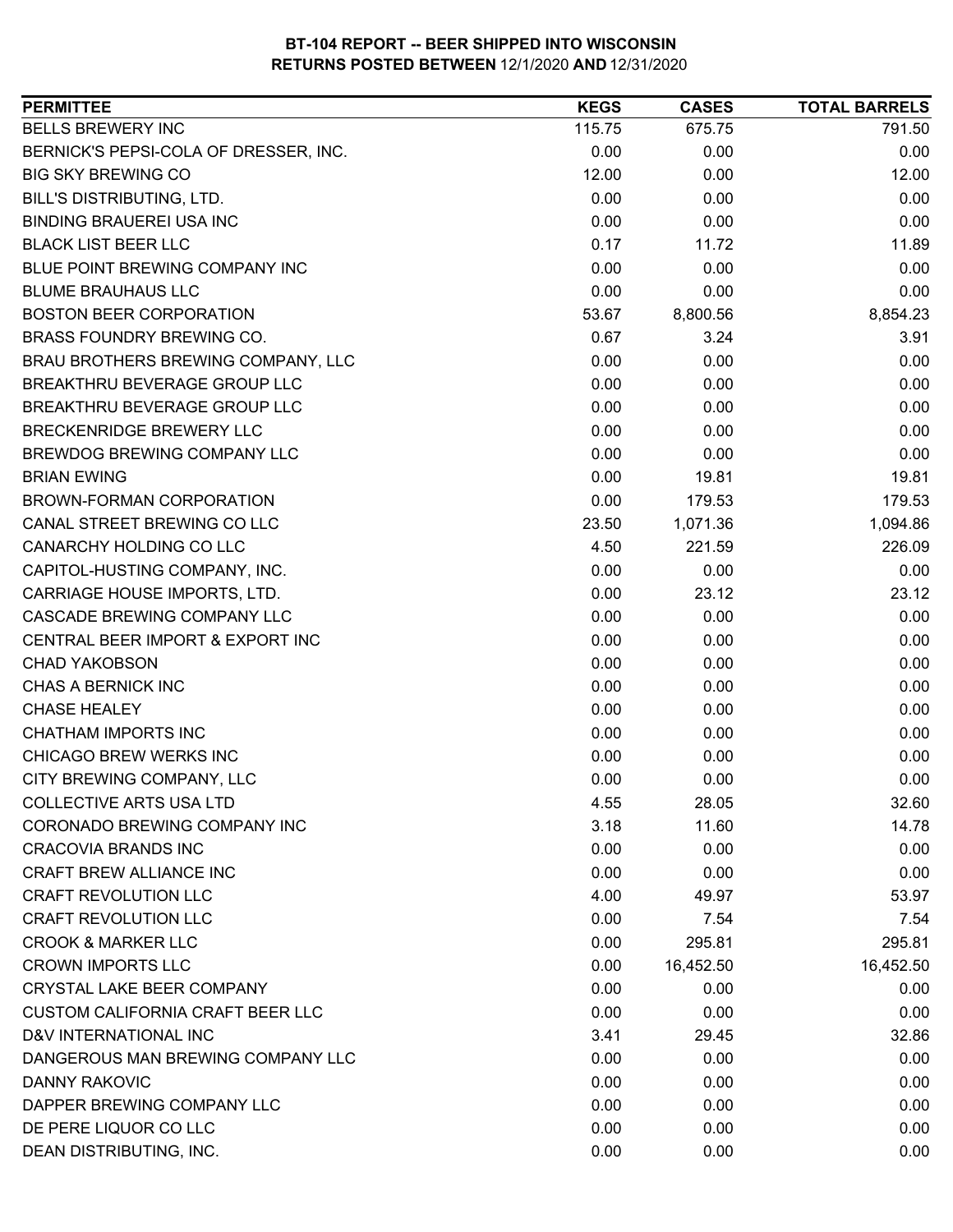| <b>PERMITTEE</b>                           | <b>KEGS</b> | <b>CASES</b> | <b>TOTAL BARRELS</b> |
|--------------------------------------------|-------------|--------------|----------------------|
| DEAN DISTRIBUTING, INC.                    | 0.00        | 0.00         | 0.00                 |
| DESCHUTES BREWERY INC                      | 13.55       | 94.06        | 107.61               |
| DESTIHL HOLDINGS LLC                       | 5.17        | 29.23        | 34.40                |
| DIAGEO BEER COMPANY USA                    | 214.76      | 3,088.26     | 3,303.02             |
| DISCOUNT LIQUOR, INC.                      | 0.00        | 0.00         | 0.00                 |
| DOANE DISTRIBUTING, INC.                   | 0.00        | 0.00         | 0.00                 |
| DOGFISH HEAD CRAFT BREWERY LLC             | 2.67        | 128.56       | 131.23               |
| DOVETAIL BREWERY INC                       | 0.00        | 0.00         | 0.00                 |
| <b>DOYNA LTD</b>                           | 0.00        | 0.00         | 0.00                 |
| DREKKER BREWING COMPANY LLC                | 3.67        | 76.36        | 80.03                |
| DUVEL MOORTGAT USA LTD                     | 1.67        | 88.06        | 89.73                |
| DYNAMITE BREWING LLC                       | 0.00        | 30.92        | 30.92                |
| E & J GALLO WINERY                         | 0.00        | 16.95        | 16.95                |
| EASTERN LIQUORS USA INC                    | 0.00        | 0.00         | 0.00                 |
| <b>EASY STEVE LLC</b>                      | 0.00        | 0.00         | 0.00                 |
| EINSTOK BEER COMPANY LP                    | 0.00        | 13.41        | 13.41                |
| EL DORADO BEVERAGE CO                      | 0.00        | 0.00         | 0.00                 |
| EL SEGUNDO BREWING CO LLC                  | 0.00        | 0.00         | 0.00                 |
| ELYSIAN BREWING COMPANY INC                | 0.00        | 0.00         | 0.00                 |
| EPIC BREWING COMPANY LLC                   | 0.00        | 0.00         | 0.00                 |
| EPIC BREWING COMPANY LLC                   | 0.00        | 0.00         | 0.00                 |
| <b>EQUILIBRIUM BREWERY LLC</b>             | 0.00        | 0.00         | 0.00                 |
| <b>FABIANO BROTHERS - WISCONSIN LLC</b>    | 0.00        | 0.00         | 0.00                 |
| FAIR STATE BREWING COOPERATIVE             | 7.33        | 37.14        | 44.47                |
| FINNEGANS BREW CO LLC                      | 0.00        | 3.56         | 3.56                 |
| FISH BREWING CO                            | 0.00        | 0.00         | 0.00                 |
| FLANIGAN DISTRIBUTING OF DOOR COUNTY, INC. | 0.00        | 0.00         | 0.00                 |
| FLYING DOG BREWERY LLLP                    | 0.00        | 0.00         | 0.00                 |
| FORBIDDEN ROOT, A BENEFIT LLC              | 0.00        | 0.00         | 0.00                 |
| FOREIGN OBJECTS BEER COMPANY LLC           | 0.00        | 0.00         | 0.00                 |
| FOUR SEASONS BEER DISTRIBUTORS INC         | 0.00        | 0.00         | 0.00                 |
| FRANK BEER DISTRIBUTORS, INC.              | 0.00        | 0.00         | 0.00                 |
| FRANK BEER SOUTH LLC                       | 0.00        | 0.00         | 0.00                 |
| FRANK LIQUOR COMPANY, INC.                 | 0.00        | 0.00         | 0.00                 |
| FRANK LIQUORS OF LA CROSSE, INC.           | 0.00        | 0.00         | 0.00                 |
| <b>FRED R KARM JR</b>                      | 0.00        | 0.00         | 0.00                 |
| FULTON STREET BREWERY LLC                  | 0.00        | 0.00         | 0.00                 |
| <b>G &amp; F DISTRIBUTING INC</b>          | 0.00        | 0.00         | 0.00                 |
| <b>G K SKAGGS INC</b>                      | 73.01       | 0.00         | 73.01                |
| <b>GARY'S CORPORATION OF OAK CREEK</b>     | 0.00        | 0.00         | 0.00                 |
| <b>GELOSO BEVERAGE GROUP LLC</b>           | 0.00        | 0.00         | 0.00                 |
| GENERAL BEER DISTRIBUTORS CO. - MILWAUKEE  | 0.00        | 0.00         | 0.00                 |
| <b>GENERAL BEER-NORTHEAST INC</b>          | 0.00        | 0.00         | 0.00                 |
| GENERAL BEER-NORTHEAST INC                 | 0.00        | 0.00         | 0.00                 |
| GENERAL BEER-NORTHWEST, INC.               | 0.00        | 0.00         | 0.00                 |
|                                            |             |              |                      |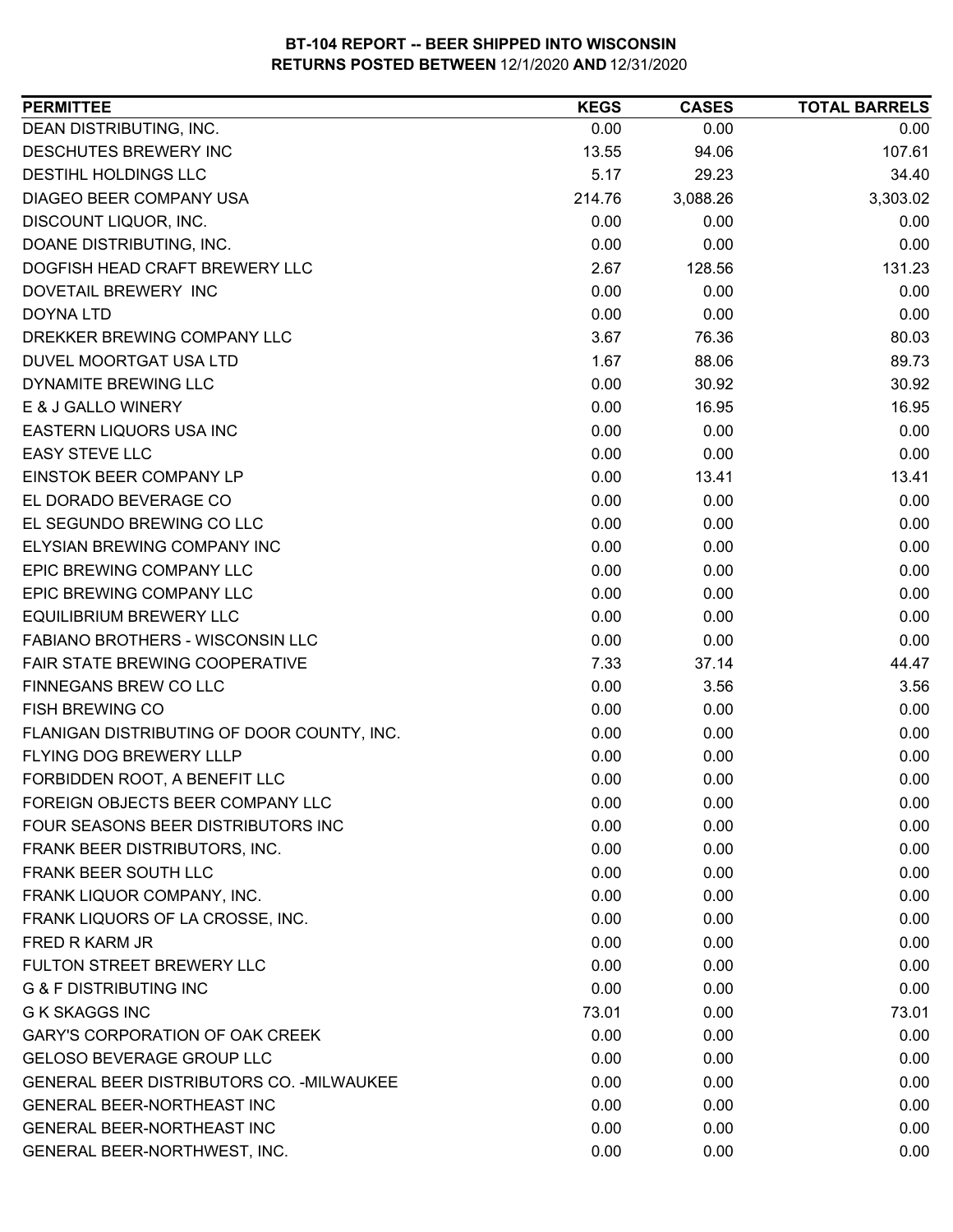| <b>PERMITTEE</b>                                  | <b>KEGS</b> | <b>CASES</b> | <b>TOTAL BARRELS</b> |
|---------------------------------------------------|-------------|--------------|----------------------|
| GENERAL BEER-NORTHWEST, INC.                      | 0.00        | 0.00         | 0.00                 |
| GENERAL BEVERAGE SALES CO.                        | 0.00        | 0.00         | 0.00                 |
| GENERAL BEVERAGE SALES CO. - OSHKOSH              | 0.00        | 0.00         | 0.00                 |
| GENERAL BEVERAGE SALES CO.-MILWAUKEE              | 0.00        | 0.00         | 0.00                 |
| <b>GENERATIONS BREWING COMPANY LLC</b>            | 0.00        | 0.00         | 0.00                 |
| <b>GLOBAL VILLAGE IMPORTS LLC</b>                 | 0.00        | 4.06         | 4.06                 |
| <b>GMB PARTNERS LLC</b>                           | 4.17        | 89.51        | 93.68                |
| <b>GOOD OMEN BOTTLING LLC</b>                     | 0.00        | 0.00         | 0.00                 |
| <b>GORDON BIERSCH BREWING COMPANY</b>             | 0.00        | 0.00         | 0.00                 |
| <b>GREAT CENTRAL BREWING LLC</b>                  | 0.00        | 0.00         | 0.00                 |
| <b>GREEN BAY DISTRIBUTORS, INC.</b>               | 0.00        | 0.00         | 0.00                 |
| <b>GREEN BENCH BREWING CO LLC</b>                 | 0.00        | 0.00         | 0.00                 |
| <b>GREGORY S HARDMAN</b>                          | 0.00        | 0.00         | 0.00                 |
| H C FOODS CO LTD                                  | 0.00        | 0.00         | 0.00                 |
| HARPOON DISTRIBUTING COMPANY                      | 0.00        | 0.00         | 0.00                 |
| <b>HEAVY RIFF BREWING COMPANY LLC</b>             | 0.00        | 0.00         | 0.00                 |
| HEINEKEN USA INCORPORATED                         | 87.41       | 3,112.44     | 3,199.85             |
| HENDRICKS BEVERAGE, INC.                          | 0.00        | 0.00         | 0.00                 |
| <b>HIDDEN SPRINGS ALE WORKS</b>                   | 0.00        | 0.00         | 0.00                 |
| HOFBRAUHAUS OF AMERICA, LLC                       | 76.70       | 38.71        | 115.41               |
| <b>HOLZLAGER BREWING LLC</b>                      | 4.50        | 3.26         | 7.76                 |
| HOME BREW MART INC                                | 0.00        | 0.00         | 0.00                 |
| HOP BUTCHER FOR THE WORLD LLC                     | 0.00        | 0.00         | 0.00                 |
| <b>ILLYRIAN IMPORT INC</b>                        | 0.00        | 0.00         | 0.00                 |
| <b>INDEED BREWING COMPANY LLC</b>                 | 21.84       | 141.16       | 163.00               |
| INDIAN PEAKS BREWING COMPANY                      | 6.67        | 100.23       | 106.90               |
| <b>INTERNATIONAL DISTILLERS &amp; VINTERS LTD</b> | 0.00        | 13.14        | 13.14                |
| <b>INTERTRADE USA COMPANY</b>                     | 0.00        | 0.00         | 0.00                 |
| <b>IRENE WAGNER</b>                               | 12.60       | 3.55         | 16.15                |
| <b>IRON HORSE BEVERAGE LLC</b>                    | 0.00        | 0.00         | 0.00                 |
| <b>ISLAND CITY BREWING COMPANY LLC</b>            | 0.00        | 0.00         | 0.00                 |
| <b>JAW PROPERTIES LLC</b>                         | 0.00        | 0.00         | 0.00                 |
| <b>JDZ INC</b>                                    | 0.00        | 0.00         | 0.00                 |
| <b>JOHN J COLLETTI</b>                            | 0.00        | 0.00         | 0.00                 |
| JOHNSON BROTHERS OF WISCONSIN, INC.               | 0.00        | 0.00         | 0.00                 |
| <b>JOSHUA DETH</b>                                | 11.33       | 132.68       | 144.01               |
| <b>JUNESHINE INC</b>                              | 0.00        | 43.31        | 43.31                |
| <b>JUSTIN STRAYER</b>                             | 0.00        | 0.00         | 0.00                 |
| KAY BEER DISTRIBUTING, INC.                       | 0.00        | 0.00         | 0.00                 |
| KEWEENAW BREWING CO LLC                           | 18.75       | 45.00        | 63.75                |
| KINGS AND CONVICTS BP LLC                         | 0.00        | 0.00         | 0.00                 |
| <b>KLOCKOW BREWING COMPANY INC</b>                | 0.00        | 0.00         | 0.00                 |
| KOJIMA & INTERNATIONAL ASSOCIATES INC             | 0.00        | 0.00         | 0.00                 |
| KREBS BREWING CO., INC.                           | 0.00        | 21.77        | 21.77                |
| <b>KRISTOFFER R RUSCH</b>                         | 0.00        | 0.00         | 0.00                 |
|                                                   |             |              |                      |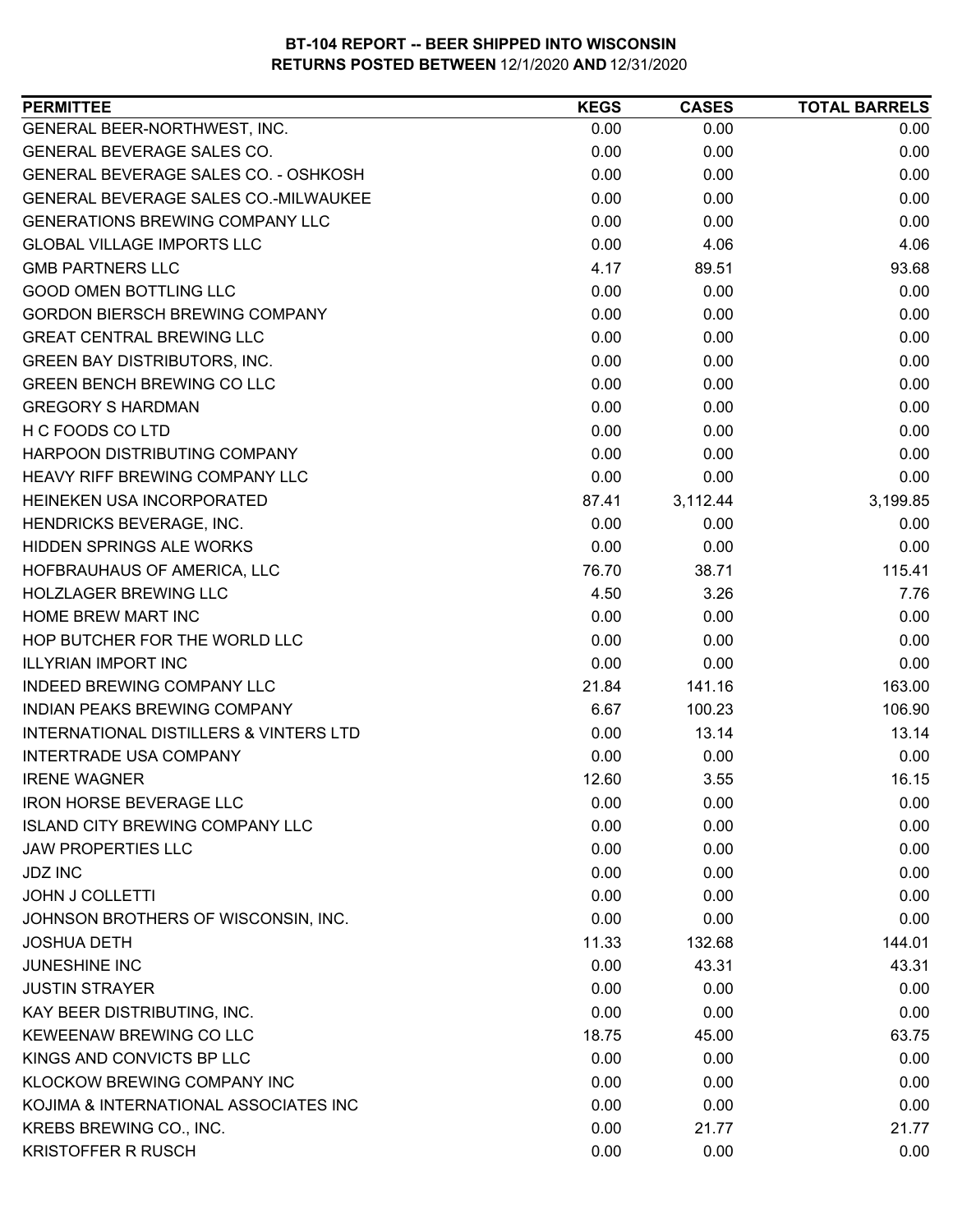| <b>PERMITTEE</b>                      | <b>KEGS</b> | <b>CASES</b> | <b>TOTAL BARRELS</b> |
|---------------------------------------|-------------|--------------|----------------------|
| <b>KROMBACHER USA LLC</b>             | 0.00        | 0.00         | 0.00                 |
| KUHNHENN BREWING CO LLC               | 0.00        | 0.00         | 0.00                 |
| KYSELA PERE ET FILS LTD               | 0.00        | 0.00         | 0.00                 |
| LA CROSSE BEVERAGE LLC                | 0.00        | 0.00         | 0.00                 |
| LABATT USA OPERATING CO LLC           | 8.00        | 1,922.64     | 1,930.64             |
| <b>LAGUNITAS BREWING CO</b>           | 32.00       | 403.95       | 435.95               |
| LAKE OF THE WOODS BREWING CO          | 0.00        | 0.00         | 0.00                 |
| LARRY'S DISTRIBUTING CO., INC.        | 0.00        | 0.00         | 0.00                 |
| LEE BEVERAGE OF WISCONSIN LLC         | 0.00        | 0.00         | 0.00                 |
| LEE BEVERAGE OF WISCONSIN LLC         | 0.00        | 0.00         | 0.00                 |
| LEE BEVERAGE OF WISCONSIN LLC         | 0.00        | 0.00         | 0.00                 |
| LEFT COAST BREWING CO                 | 0.00        | 0.00         | 0.00                 |
| LENA BEVERAGE COMPANY                 | 0.00        | 0.00         | 0.00                 |
| LIFT BRIDGE BREWING TECHNOLOGIES LLC  | 20.33       | 87.25        | 107.58               |
| LISTERMANN MFG CO. INC.               | 0.00        | 0.00         | 0.00                 |
| <b>LOGSDON FARMHOUSE ALES LLC</b>     | 0.00        | 0.00         | 0.00                 |
| LONGSTOCK III LLC                     | 0.00        | 0.00         | 0.00                 |
| LOUIS GLUNZ BEER INC                  | 10.53       | 77.97        | 88.50                |
| <b>LUPULIN BREWING LLC</b>            | 4.83        | 57.58        | 62.41                |
| <b>LYTT LLC</b>                       | 0.00        | 0.00         | 0.00                 |
| MAINE BEER COMPANY, LLC               | 0.00        | 0.00         | 0.00                 |
| MAINSHEET CAPITAL INC                 | 0.00        | 0.00         | 0.00                 |
| <b>MANKATO BREWERY LLC</b>            | 5.00        | 2.18         | 7.18                 |
| MARK ANTHONY BRANDS INC.              | 0.00        | 7,385.45     | 7,385.45             |
| MASSACHUSETTS BEVERAGE ALLIANCE LLC   | 0.00        | 0.00         | 0.00                 |
| MATT BREWING CO INC                   | 0.00        | 26.12        | 26.12                |
| MERCENARY BREWERY & DISTILLERY LLC    | 10.50       | 45.38        | 55.88                |
| MERCHANT DU VIN CORPORATION           | 0.51        | 46.93        | 47.44                |
| <b>METROPOLITAN BREWING LLC</b>       | 0.00        | 0.00         | 0.00                 |
| <b>MHW LTD</b>                        | 0.00        | 0.00         | 0.00                 |
| MIA BREWERY CO. INC.                  | 0.00        | 0.00         | 0.00                 |
| <b>MICHAUD DISTRIBUTING INC</b>       | 0.00        | 0.00         | 0.00                 |
| MIGHTY SWELL COCKTAIL COMPANY LLC     | 0.00        | 0.00         | 0.00                 |
| MIKERPHONE BREWING LLC                | 0.25        | 3.50         | 3.75                 |
| MODERN TIMES DRINKS, INC              | 0.00        | 0.00         | 0.00                 |
| <b>MODIST BREWING LLC</b>             | 0.00        | 0.00         | 0.00                 |
| MOLSON COORS BEVERAGE COMPANY USA LLC | 168.75      | 5,023.76     | 5,192.51             |
| MONKLESS BREWING LLC                  | 0.33        | 5.57         | 5.90                 |
| MOOSE LAKE BREWING CO., LLC           | 4.52        | 0.00         | 4.52                 |
| MOTHER LODE BREWING LLC               | 0.00        | 0.00         | 0.00                 |
| MPL BRANDS NV INC                     | 0.00        | 0.00         | 0.00                 |
| MUTUAL WHOLESALE LIQUOR INC           | 0.00        | 0.00         | 0.00                 |
| <b>NDC SYSTEMS LP</b>                 | 149.91      | 0.00         | 149.91               |
| NEBRASKA BREWING CO INC               | 0.00        | 0.00         | 0.00                 |
| NEW BELGIUM BREWING COMPANY INC       | 131.18      | 1,395.10     | 1,526.28             |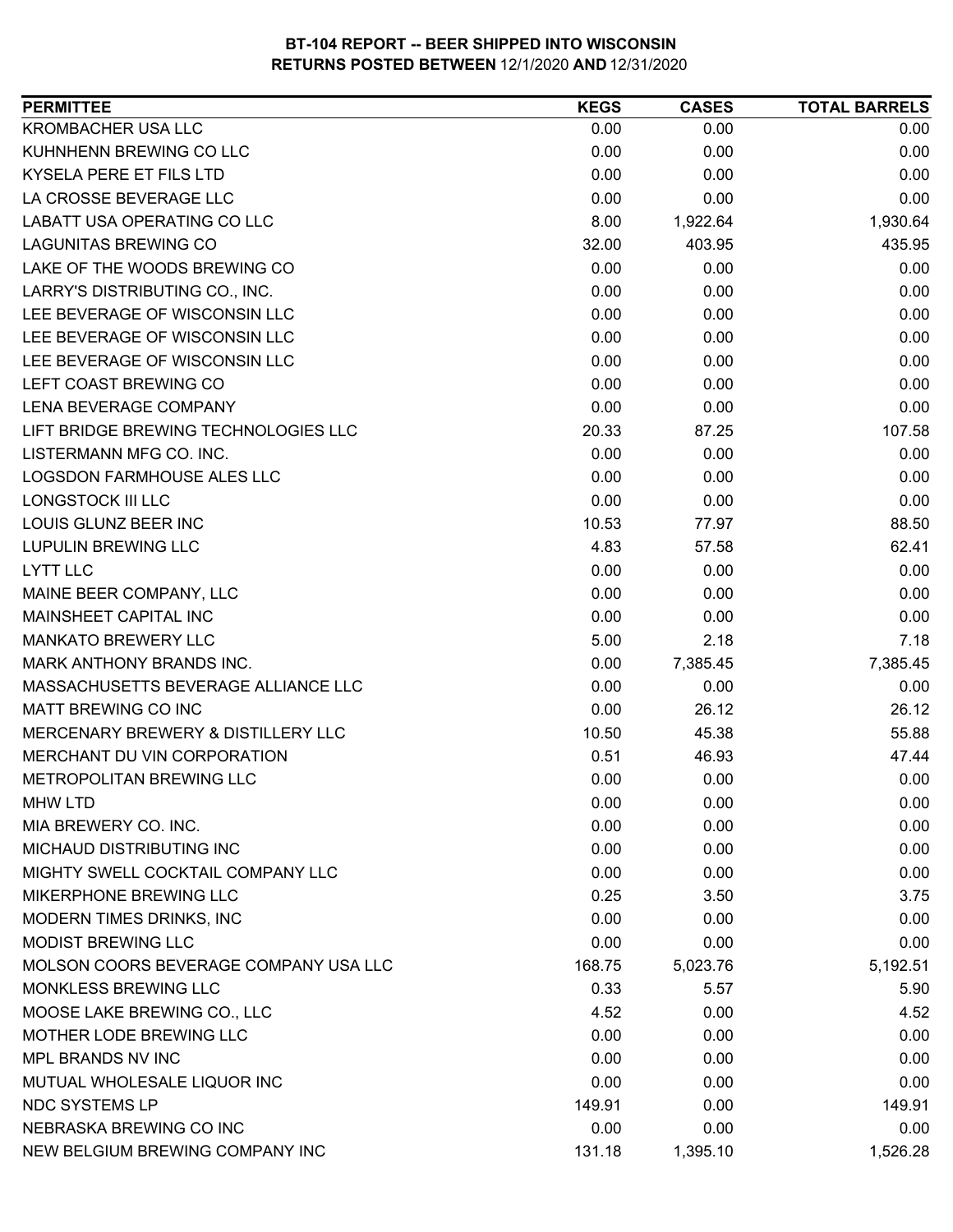| <b>PERMITTEE</b>                     | <b>KEGS</b> | <b>CASES</b> | <b>TOTAL BARRELS</b> |
|--------------------------------------|-------------|--------------|----------------------|
| NEW HOLLAND BREWING CO LLC           | 0.00        | 0.00         | 0.00                 |
| NEW YORK MUTUAL TRADING CO INC       | 0.00        | 0.00         | 0.00                 |
| NOELKE DISTRIBUTORS, INC.            | 0.00        | 0.00         | 0.00                 |
| NORTH COAST BREWING CO INC           | 0.00        | 22.94        | 22.94                |
| NORTHERN UNITED BREWING COMPANY, LLC | 0.00        | 0.00         | 0.00                 |
| NOUVEAU VENTURES LLC                 | 0.00        | 3.49         | 3.49                 |
| <b>ODELL BREWING COMPANY</b>         | 0.00        | 145.16       | 145.16               |
| OFF-KILTER BREWING INC               | 0.00        | 0.07         | 0.07                 |
| ON TOUR BREWING COMPANY LLC          | 0.00        | 0.00         | 0.00                 |
| OREGON BREWING COMPANY INC           | 0.00        | 41.37        | 41.37                |
| OTT SCHWEITZER DISTRIBUTORSHIP, INC. | 0.00        | 0.00         | 0.00                 |
| PABST BREWING COMPANY, LLC           | 3.33        | 1,264.00     | 1,267.33             |
| PAMPA BEVERAGES LLC                  | 0.00        | 0.00         | 0.00                 |
| PARK RIDGE DISTRIBUTING, INC.        | 0.00        | 0.00         | 0.00                 |
| PATERNO IMPORTS LTD                  | 0.00        | 0.00         | 0.00                 |
| PAULANER USA LLC                     | 121.01      | 192.85       | 313.86               |
| PEHLER DISTRIBUTING, INC.            | 0.00        | 0.00         | 0.00                 |
| PERENNIAL PARTNERS LLC               | 0.00        | 0.00         | 0.00                 |
| PHASE THREE BREWING COMPANY LLC      | 1.00        | 4.57         | 5.57                 |
| PHIL KNUTSEN                         | 0.00        | 0.00         | 0.00                 |
| PHILLIPS WINE COMPANY                | 0.00        | 0.00         | 0.00                 |
| PIPEWORKS PRODUCTION LLC             | 0.00        | 0.00         | 0.00                 |
| PRO-LIQUITECH LLC                    | 0.00        | 0.00         | 0.00                 |
| RAHR & SONS BREWING LP               | 0.00        | 0.00         | 0.00                 |
| <b>RHINEGEIST, LLC</b>               | 1.00        | $-333.50$    | $-332.50$            |
| S. & S. DISTRIBUTING, INC.           | 0.00        | 0.00         | 0.00                 |
| S. & S. DISTRIBUTING, INC.           | 0.00        | 0.00         | 0.00                 |
| SAPPORO USA INC                      | 0.85        | 16.70        | 17.55                |
| SARATOGA LIQUOR CO., INC.            | 0.00        | 0.00         | 0.00                 |
| SAUGATUCK BREWING COMPANY INC        | 4.67        | 21.05        | 25.72                |
| SCHAFER-REICHART SELECTIONS, INC.    | 0.00        | 0.00         | 0.00                 |
| <b>SHELTON BROTHERS INC</b>          | 1.28        | 20.19        | 21.47                |
| <b>SHORTS BREWING COMPANY</b>        | 6.34        | 57.98        | 64.32                |
| SIERRA NEVADA BREWING COMPANY        | 50.21       | 772.23       | 822.44               |
| SINGHA NORTH AMERICA INC             | 0.00        | 0.00         | 0.00                 |
| SLEEPING GIANT BREWING COMPANY LLC   | 0.00        | 7.26         | 7.26                 |
| SOLEMN OATH BREWERY LLC              | 0.48        | 13.08        | 13.56                |
| SOUTHERN GRIST BREWING COMPANY       | 0.00        | 0.00         | 0.00                 |
| SOUTHERN TIER BREWING COMPANY LLC    | 0.00        | 17.42        | 17.42                |
| SP3 LLC                              | 0.00        | 0.00         | 0.00                 |
| <b>SPIRAL BREWERY LLC</b>            | 0.50        | 3.86         | 4.36                 |
| <b>SRB OPERATIONS LLC</b>            | 0.00        | 0.00         | 0.00                 |
| ST KILLIAN IMPORTING CO INC          | 10.23       | 112.72       | 122.95               |
| STANLEY STAWSKI DIST CO INC          | 0.00        | 9.16         | 9.16                 |
| <b>STEVE CRIDER</b>                  | 0.00        | 13.31        | 13.31                |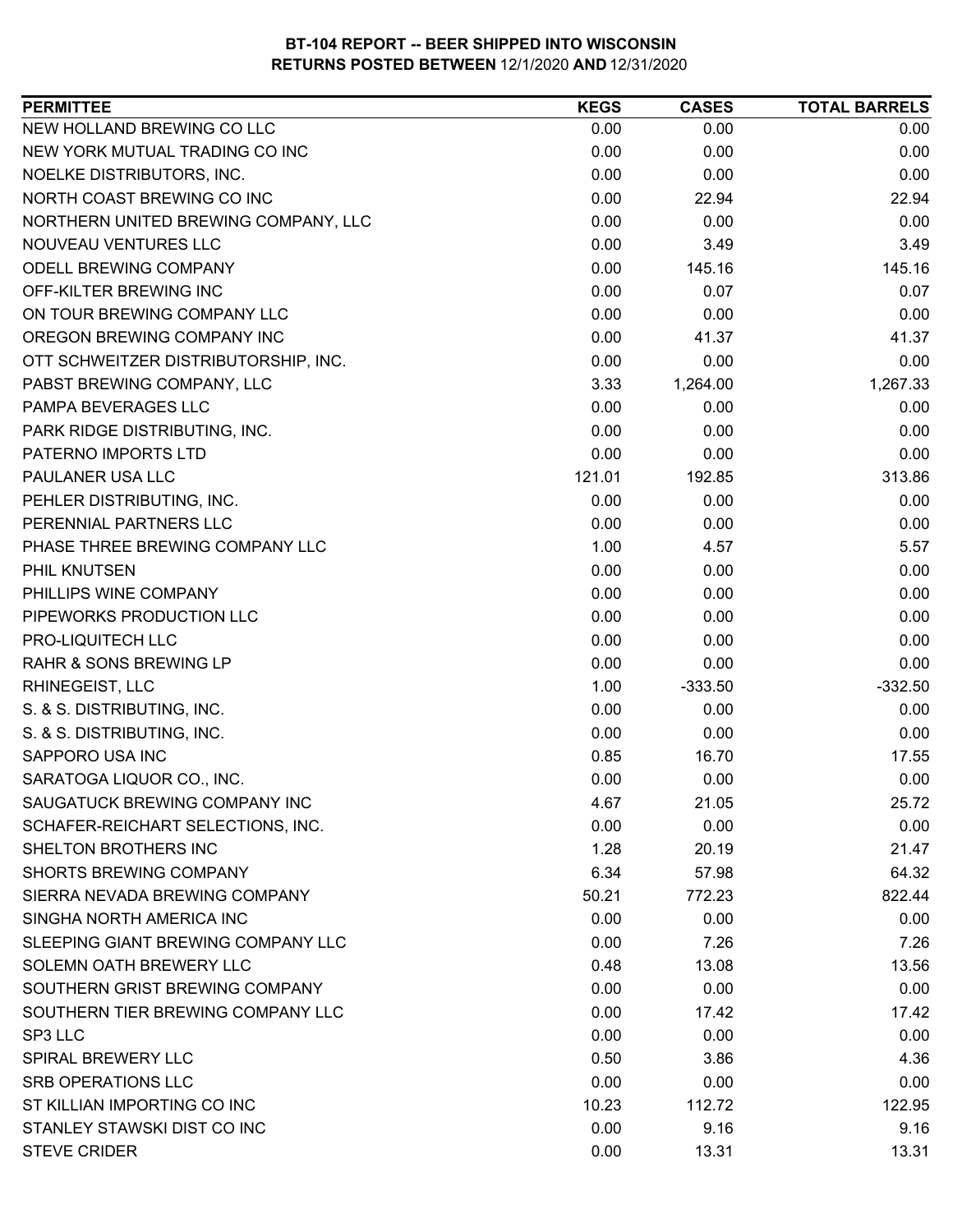| 187.38<br>197.38<br>10.00<br>0.00<br>8.70<br>8.70<br>295.30<br>42.51<br>252.79<br>0.00<br>0.00<br>0.00<br>0.00<br>0.00<br>0.00<br>57.82<br>218.24<br>276.06<br>0.00<br>0.00<br>0.00<br>5.11<br>0.00<br>5.11<br>0.00<br>0.00<br>0.00<br>0.00<br>0.00<br>0.00<br>0.00<br>0.00<br>0.00<br>0.00<br>0.00<br>0.00<br>0.00<br>8.71<br>8.71<br>0.00<br>0.00<br>0.00<br>0.00<br>0.00<br>0.00<br>25.00<br>180.03<br>155.03<br>33.17<br>142.52<br>175.69<br>0.00<br>0.00<br>0.00<br>0.00<br>0.00<br>0.00<br>656.13<br>79.49<br>576.64<br>0.00<br>0.00<br>0.00<br><b>TODD FYTEN</b><br><b>TOPPLING GOLIATH INC</b><br>110.33<br>428.02<br>317.69<br><b>TORI-VERDI GROUP LLC</b><br>0.00<br>0.00<br>0.00<br>TRIANGLE DISTRIBUTING COMPANY, INC.<br>0.00<br>0.00<br>0.00<br><b>TROIKA BREWING COMPANY LLC</b><br>0.00<br>0.00<br>0.00<br>TWO BEERS BREWING CO LLC<br>0.00<br>0.00<br>0.00<br>TWO BROTHERS BREWING COMPANY<br>0.00<br>5.80<br>5.80<br>0.00<br>0.00<br>0.00<br>0.00<br>0.00<br>0.00<br>70.51<br>70.51<br>0.00<br>0.00<br>65.94<br>65.94<br>12.19<br>0.00<br>12.19<br>14.27<br>4.35<br>9.92<br>0.00<br>2.02<br>2.02<br>2.67<br>0.00<br>2.67<br>135.71<br>62.71<br>73.00<br>11.03<br>0.00<br>11.03<br>0.00<br>0.00<br>0.00<br>0.00<br>0.00<br>0.00<br>0.00<br>0.00<br>0.00<br>0.00<br>20.32<br>20.32<br>0.00<br>18.68<br>18.68 | <b>PERMITTEE</b>                        | <b>KEGS</b> | <b>CASES</b> | <b>TOTAL BARRELS</b> |
|------------------------------------------------------------------------------------------------------------------------------------------------------------------------------------------------------------------------------------------------------------------------------------------------------------------------------------------------------------------------------------------------------------------------------------------------------------------------------------------------------------------------------------------------------------------------------------------------------------------------------------------------------------------------------------------------------------------------------------------------------------------------------------------------------------------------------------------------------------------------------------------------------------------------------------------------------------------------------------------------------------------------------------------------------------------------------------------------------------------------------------------------------------------------------------------------------------------------------------------------------------------------------------------------------------------------------|-----------------------------------------|-------------|--------------|----------------------|
|                                                                                                                                                                                                                                                                                                                                                                                                                                                                                                                                                                                                                                                                                                                                                                                                                                                                                                                                                                                                                                                                                                                                                                                                                                                                                                                              | STONE BREWING CO LLC                    |             |              |                      |
|                                                                                                                                                                                                                                                                                                                                                                                                                                                                                                                                                                                                                                                                                                                                                                                                                                                                                                                                                                                                                                                                                                                                                                                                                                                                                                                              | SUGAR CREEK ACQUISITION LLC             |             |              |                      |
|                                                                                                                                                                                                                                                                                                                                                                                                                                                                                                                                                                                                                                                                                                                                                                                                                                                                                                                                                                                                                                                                                                                                                                                                                                                                                                                              | SUMMIT BREWING COMPANY                  |             |              |                      |
|                                                                                                                                                                                                                                                                                                                                                                                                                                                                                                                                                                                                                                                                                                                                                                                                                                                                                                                                                                                                                                                                                                                                                                                                                                                                                                                              | SUN KING BREWING CO LLC                 |             |              |                      |
|                                                                                                                                                                                                                                                                                                                                                                                                                                                                                                                                                                                                                                                                                                                                                                                                                                                                                                                                                                                                                                                                                                                                                                                                                                                                                                                              | SUPERIOR BEVERAGES LLC                  |             |              |                      |
|                                                                                                                                                                                                                                                                                                                                                                                                                                                                                                                                                                                                                                                                                                                                                                                                                                                                                                                                                                                                                                                                                                                                                                                                                                                                                                                              | <b>SURLY BREWING COMPANY</b>            |             |              |                      |
|                                                                                                                                                                                                                                                                                                                                                                                                                                                                                                                                                                                                                                                                                                                                                                                                                                                                                                                                                                                                                                                                                                                                                                                                                                                                                                                              | <b>SURVILLE ENTERPRISES CORP</b>        |             |              |                      |
|                                                                                                                                                                                                                                                                                                                                                                                                                                                                                                                                                                                                                                                                                                                                                                                                                                                                                                                                                                                                                                                                                                                                                                                                                                                                                                                              | SYLWESTER KOLAKOWSKI                    |             |              |                      |
|                                                                                                                                                                                                                                                                                                                                                                                                                                                                                                                                                                                                                                                                                                                                                                                                                                                                                                                                                                                                                                                                                                                                                                                                                                                                                                                              | <b>SYRIANA INC</b>                      |             |              |                      |
|                                                                                                                                                                                                                                                                                                                                                                                                                                                                                                                                                                                                                                                                                                                                                                                                                                                                                                                                                                                                                                                                                                                                                                                                                                                                                                                              | TABLEBLUFF BREWING CO INC               |             |              |                      |
|                                                                                                                                                                                                                                                                                                                                                                                                                                                                                                                                                                                                                                                                                                                                                                                                                                                                                                                                                                                                                                                                                                                                                                                                                                                                                                                              | THE ALE APOTHECARY                      |             |              |                      |
|                                                                                                                                                                                                                                                                                                                                                                                                                                                                                                                                                                                                                                                                                                                                                                                                                                                                                                                                                                                                                                                                                                                                                                                                                                                                                                                              | THE BROOKLYN BREWERY CORPORATION        |             |              |                      |
|                                                                                                                                                                                                                                                                                                                                                                                                                                                                                                                                                                                                                                                                                                                                                                                                                                                                                                                                                                                                                                                                                                                                                                                                                                                                                                                              | THE BRUERY LLC                          |             |              |                      |
|                                                                                                                                                                                                                                                                                                                                                                                                                                                                                                                                                                                                                                                                                                                                                                                                                                                                                                                                                                                                                                                                                                                                                                                                                                                                                                                              | THE CHURCH STREET BREWING COMPANY LLC   |             |              |                      |
|                                                                                                                                                                                                                                                                                                                                                                                                                                                                                                                                                                                                                                                                                                                                                                                                                                                                                                                                                                                                                                                                                                                                                                                                                                                                                                                              | THE FLORIDA BREWERY, INC.               |             |              |                      |
|                                                                                                                                                                                                                                                                                                                                                                                                                                                                                                                                                                                                                                                                                                                                                                                                                                                                                                                                                                                                                                                                                                                                                                                                                                                                                                                              | THE GAMBRINUS COMPANY                   |             |              |                      |
|                                                                                                                                                                                                                                                                                                                                                                                                                                                                                                                                                                                                                                                                                                                                                                                                                                                                                                                                                                                                                                                                                                                                                                                                                                                                                                                              | THE GREAT LAKES BREWING CO              |             |              |                      |
|                                                                                                                                                                                                                                                                                                                                                                                                                                                                                                                                                                                                                                                                                                                                                                                                                                                                                                                                                                                                                                                                                                                                                                                                                                                                                                                              | THE R.S. LIPMAN COMPANY                 |             |              |                      |
|                                                                                                                                                                                                                                                                                                                                                                                                                                                                                                                                                                                                                                                                                                                                                                                                                                                                                                                                                                                                                                                                                                                                                                                                                                                                                                                              | THE TRI CITY BREWING COMPANY            |             |              |                      |
|                                                                                                                                                                                                                                                                                                                                                                                                                                                                                                                                                                                                                                                                                                                                                                                                                                                                                                                                                                                                                                                                                                                                                                                                                                                                                                                              | THREE FLOYDS BREWING LLC                |             |              |                      |
|                                                                                                                                                                                                                                                                                                                                                                                                                                                                                                                                                                                                                                                                                                                                                                                                                                                                                                                                                                                                                                                                                                                                                                                                                                                                                                                              |                                         |             |              |                      |
|                                                                                                                                                                                                                                                                                                                                                                                                                                                                                                                                                                                                                                                                                                                                                                                                                                                                                                                                                                                                                                                                                                                                                                                                                                                                                                                              |                                         |             |              |                      |
|                                                                                                                                                                                                                                                                                                                                                                                                                                                                                                                                                                                                                                                                                                                                                                                                                                                                                                                                                                                                                                                                                                                                                                                                                                                                                                                              |                                         |             |              |                      |
|                                                                                                                                                                                                                                                                                                                                                                                                                                                                                                                                                                                                                                                                                                                                                                                                                                                                                                                                                                                                                                                                                                                                                                                                                                                                                                                              |                                         |             |              |                      |
|                                                                                                                                                                                                                                                                                                                                                                                                                                                                                                                                                                                                                                                                                                                                                                                                                                                                                                                                                                                                                                                                                                                                                                                                                                                                                                                              |                                         |             |              |                      |
|                                                                                                                                                                                                                                                                                                                                                                                                                                                                                                                                                                                                                                                                                                                                                                                                                                                                                                                                                                                                                                                                                                                                                                                                                                                                                                                              |                                         |             |              |                      |
|                                                                                                                                                                                                                                                                                                                                                                                                                                                                                                                                                                                                                                                                                                                                                                                                                                                                                                                                                                                                                                                                                                                                                                                                                                                                                                                              |                                         |             |              |                      |
|                                                                                                                                                                                                                                                                                                                                                                                                                                                                                                                                                                                                                                                                                                                                                                                                                                                                                                                                                                                                                                                                                                                                                                                                                                                                                                                              | <b>UINTA BREWING COMPANY</b>            |             |              |                      |
|                                                                                                                                                                                                                                                                                                                                                                                                                                                                                                                                                                                                                                                                                                                                                                                                                                                                                                                                                                                                                                                                                                                                                                                                                                                                                                                              | UNE ANNEE BREWERY LLC                   |             |              |                      |
|                                                                                                                                                                                                                                                                                                                                                                                                                                                                                                                                                                                                                                                                                                                                                                                                                                                                                                                                                                                                                                                                                                                                                                                                                                                                                                                              | UNITED STATES BEVERAGE LLC              |             |              |                      |
|                                                                                                                                                                                                                                                                                                                                                                                                                                                                                                                                                                                                                                                                                                                                                                                                                                                                                                                                                                                                                                                                                                                                                                                                                                                                                                                              | UNITED STATES DISTILLED PRODUCTS CO.    |             |              |                      |
|                                                                                                                                                                                                                                                                                                                                                                                                                                                                                                                                                                                                                                                                                                                                                                                                                                                                                                                                                                                                                                                                                                                                                                                                                                                                                                                              | UNITY VIBRATION LIVING KOMBUCHA TEA LLC |             |              |                      |
|                                                                                                                                                                                                                                                                                                                                                                                                                                                                                                                                                                                                                                                                                                                                                                                                                                                                                                                                                                                                                                                                                                                                                                                                                                                                                                                              | UPLAND BREWING COMPANY INC              |             |              |                      |
|                                                                                                                                                                                                                                                                                                                                                                                                                                                                                                                                                                                                                                                                                                                                                                                                                                                                                                                                                                                                                                                                                                                                                                                                                                                                                                                              | URSA MINOR BREWING LLC                  |             |              |                      |
|                                                                                                                                                                                                                                                                                                                                                                                                                                                                                                                                                                                                                                                                                                                                                                                                                                                                                                                                                                                                                                                                                                                                                                                                                                                                                                                              | UTEPILS INVESTMENTS, LLC                |             |              |                      |
|                                                                                                                                                                                                                                                                                                                                                                                                                                                                                                                                                                                                                                                                                                                                                                                                                                                                                                                                                                                                                                                                                                                                                                                                                                                                                                                              | VINO.COM LLC                            |             |              |                      |
|                                                                                                                                                                                                                                                                                                                                                                                                                                                                                                                                                                                                                                                                                                                                                                                                                                                                                                                                                                                                                                                                                                                                                                                                                                                                                                                              | VOODOO BREWING COMPANY INC.             |             |              |                      |
|                                                                                                                                                                                                                                                                                                                                                                                                                                                                                                                                                                                                                                                                                                                                                                                                                                                                                                                                                                                                                                                                                                                                                                                                                                                                                                                              | WARSTEINER IMPORTERS AGENCY INC         |             |              |                      |
|                                                                                                                                                                                                                                                                                                                                                                                                                                                                                                                                                                                                                                                                                                                                                                                                                                                                                                                                                                                                                                                                                                                                                                                                                                                                                                                              | <b>WDI LLC</b>                          |             |              |                      |
|                                                                                                                                                                                                                                                                                                                                                                                                                                                                                                                                                                                                                                                                                                                                                                                                                                                                                                                                                                                                                                                                                                                                                                                                                                                                                                                              | <b>WDI LLC</b>                          |             |              |                      |
|                                                                                                                                                                                                                                                                                                                                                                                                                                                                                                                                                                                                                                                                                                                                                                                                                                                                                                                                                                                                                                                                                                                                                                                                                                                                                                                              | <b>WELDWERKS BREWING CO</b>             |             |              |                      |
|                                                                                                                                                                                                                                                                                                                                                                                                                                                                                                                                                                                                                                                                                                                                                                                                                                                                                                                                                                                                                                                                                                                                                                                                                                                                                                                              | <b>WETTEN IMPORTERS INC</b>             |             |              |                      |
| 0.33<br>10.31<br>10.64                                                                                                                                                                                                                                                                                                                                                                                                                                                                                                                                                                                                                                                                                                                                                                                                                                                                                                                                                                                                                                                                                                                                                                                                                                                                                                       | WHINER BREWERY LLC                      |             |              |                      |
| 0.00<br>0.00<br>0.00                                                                                                                                                                                                                                                                                                                                                                                                                                                                                                                                                                                                                                                                                                                                                                                                                                                                                                                                                                                                                                                                                                                                                                                                                                                                                                         | <b>WICKED RIVER BREWERY LLC</b>         |             |              |                      |
| 0.00<br>0.00<br>0.00                                                                                                                                                                                                                                                                                                                                                                                                                                                                                                                                                                                                                                                                                                                                                                                                                                                                                                                                                                                                                                                                                                                                                                                                                                                                                                         | WILD MIND ARTISAN ALES LLC              |             |              |                      |